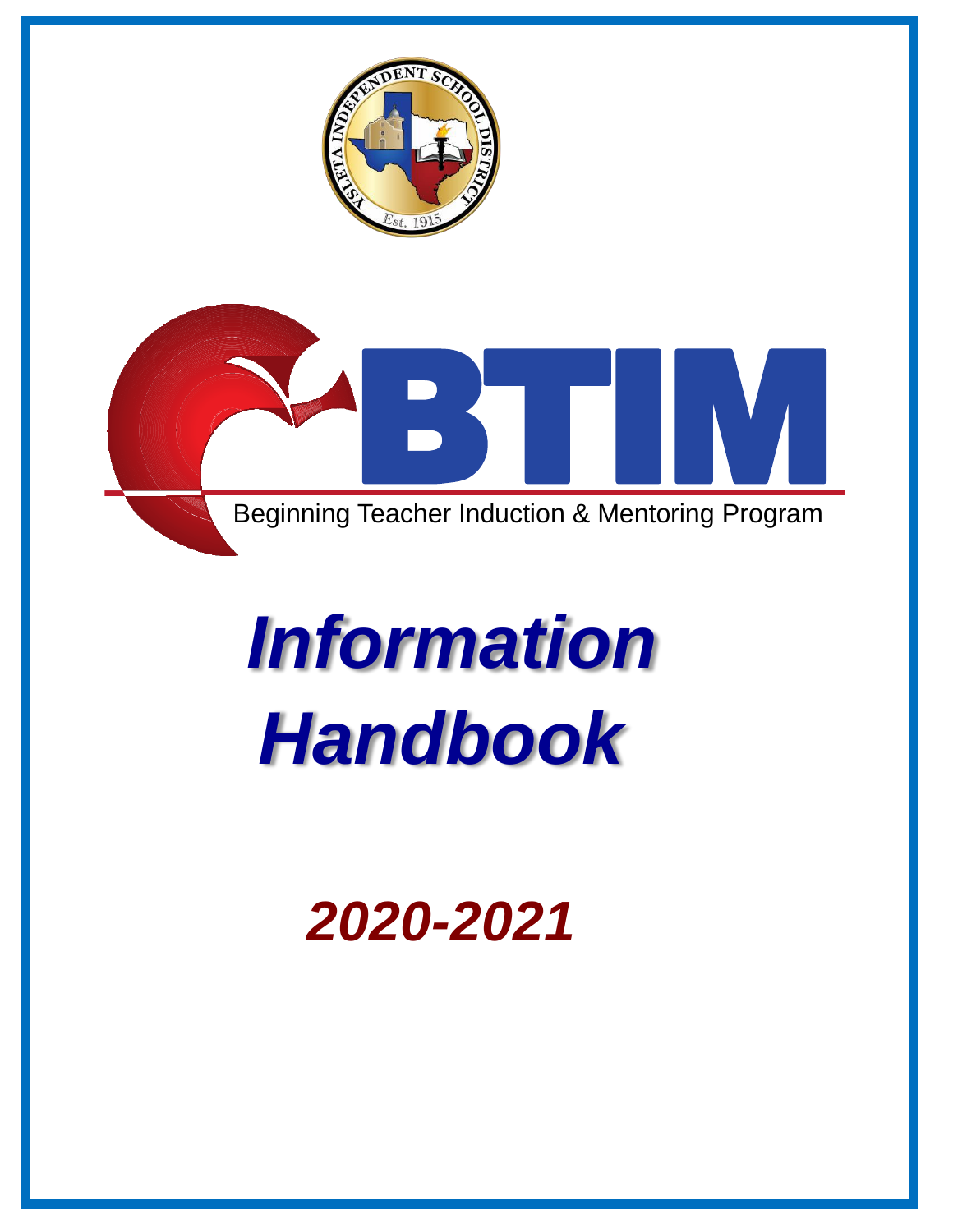#### **YSLETA INDEPENDENT SCHOOL DISTRICT**

9600 SIMS DR EL PASO, TX 79925 915-434-0000

**Current Board members include:**

Cruz A. Ochoa Jr., President Kathryn R. Lucero, Secretary Carlos Bustillos, Trustee Shane Haggerty, Trustee Connie Woodruff, Trustee Sotero G. Ramirez III, Trustee ¨ Mike Rosales, Trustee



Superintendent Xavier De La Torre, Ed.D.

**All** *students who enroll in our schools will graduate from high school, fluent in two or more languages, prepared and inspired to continue their education in a four year college, university or institution of higher education so that they become successful citizens in their community.*

*Ysleta Independent School District does not discriminate on the basis of race, color, national origin, religion, sex, disability, genetic information, or age in its programs, activities or employment***.**

*El Distrito escolar de Ysleta no discrimina en base a raza, color, nationalidad, religión, sexo, discapacidad, la información genética, y/o edad, en sus programas, actividades o emple*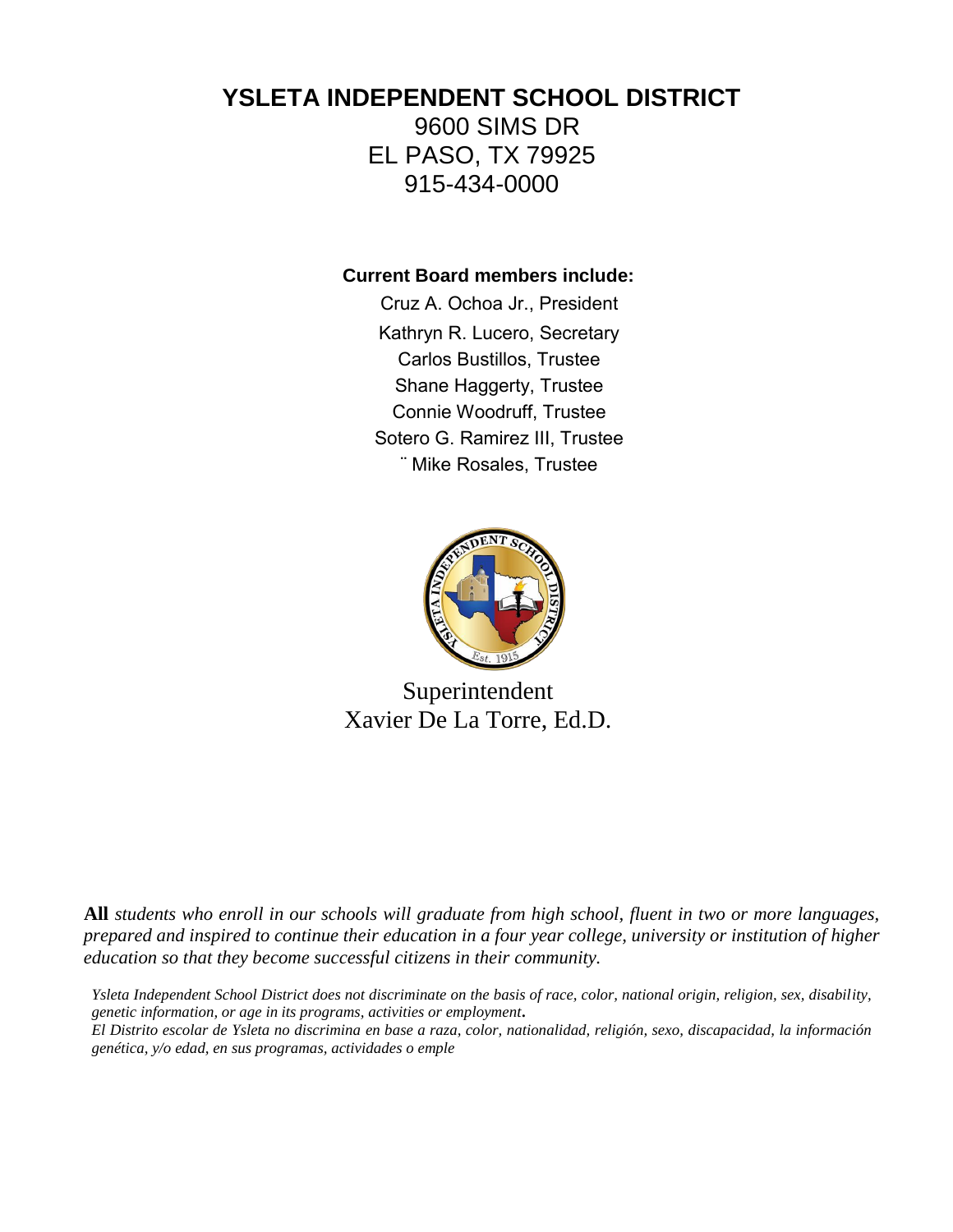#### **Ysleta Independent School District Division of Academics Department of Mentoring and Teacher Quality**

Dear Educators,

Welcome to the Ysleta Independent School District Beginning Teacher Induction and Mentoring Program (BTIM). BTIM is a two-year comprehensive program to support new teachers with 0-1-year experience or veteran teachers who are new to The District. The term "New Teacher" refers to any teacher who is new to YISD.

The program may provide support to the following new teacher categories:

- 1. Teachers who are completely new to the profession and
- 2. Teachers transferring into YISD from other school districts, out-of-district or out-of-state schools, regardless of years' experience.

There are four components to the YISD BTIM Program:

- 1. New Teacher Induction: A five-day webinar to introduce new teachers to The District, its goals, programs, procedures, protocols, and practices to increase opportunities for success in the classroom.
- 2. On-going classroom observations aimed at providing continued professional growth opportunities for all teachers.
- 3. On-going webinars (live and recorded) to ensure the necessary support and professional development for those teachers assigned as mentors.
- 4. Mentors and Mentees will be provided with Lead4Ward workbooks; Mentoring and Coaching, and Helping New Teachers Succeed, in order to guide them as they attend Lead4Ward webinars.

During the school year mentors will provide support to new teachers through weekly meetings, webinars and reflections as well as a monthly focus on instructional practices, student achievement, and parent communication. We believe that mentoring teachers and helping them grow and flourish is one of the most important roles we have as educators. By encouraging and supporting our teachers we believe our students will be the best that they can be. This process is one that will create life-long learners.

You are joining a high performing district committed to high achievement for all students. Each and every one of you will bring a wealth of ideas and experiences that will contribute to our growth and improvement as "The District". We look forward to working, collaborating, and growing with you.

Have a wonderful school year!

Sincerely,

Sheri Pellicotte, M.Ed. Director of Mentoring and Teacher Quality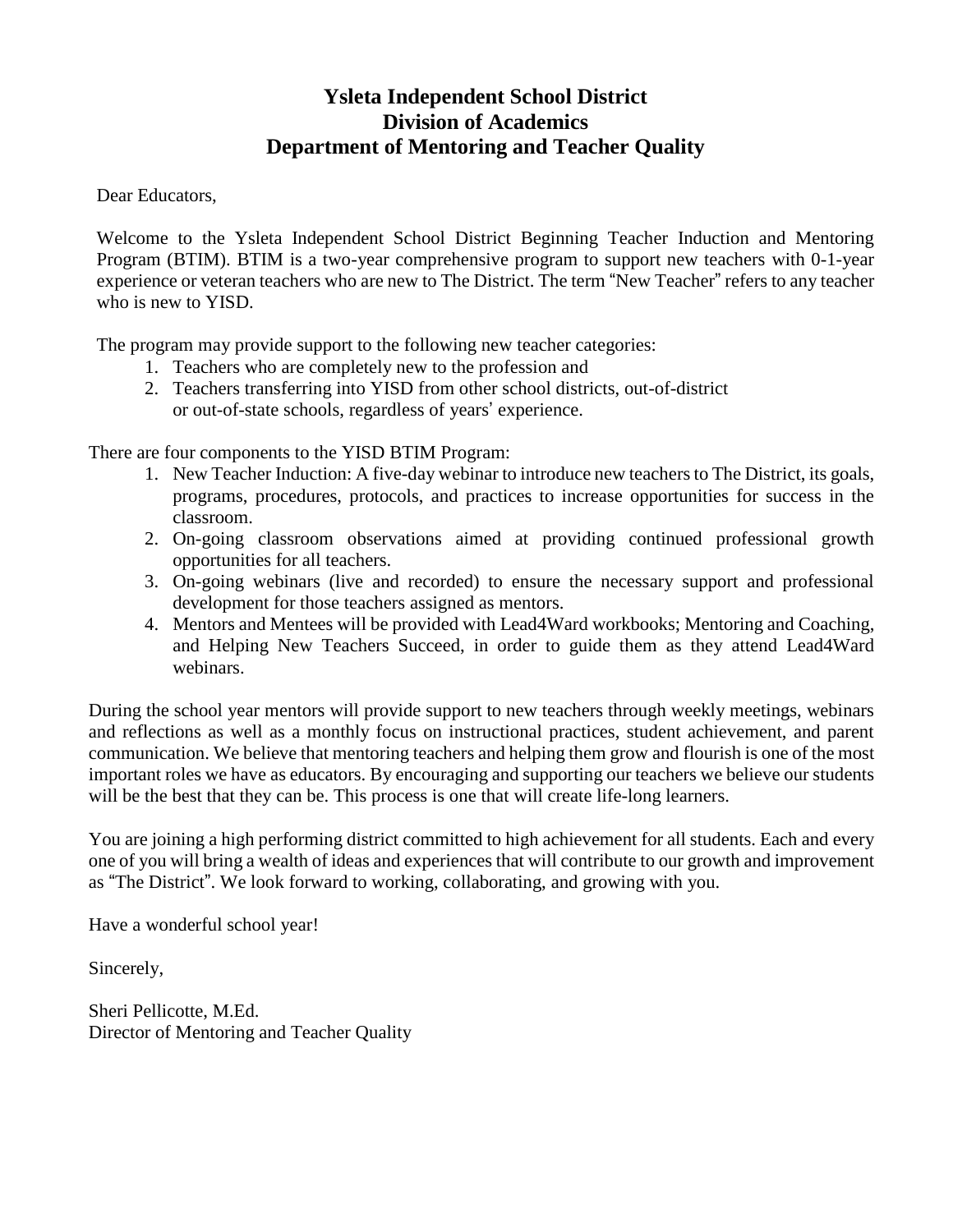# **Program Overview**

#### **Purpose:**

The Ysleta ISD Beginning Teacher Induction Program (BTIM) has been established to improve the recruitment and retention of quality teachers and ensure the continued success of teachers new to Ysleta ISD. BTIM will include training, development, and support through collaboration between mentors and new teachers. BTIM is for novice teachers (0-1 year experience) as well as teachers new to YISD regardless of years of experience. Mentors will be trained to better meet the needs of novice teachers and provide the necessary growth for their continued success at Ysleta ISD.

#### **Mission Statement:**

The mission of the Ysleta ISD Beginning Teacher Induction & Mentoring Program (BTIM) is to recruit, develop, and retain quality educators by supporting, challenging, and inspiring teachers to become competent, confident, and compassionate so that they can make a positive difference for their students. The mentor program will provide opportunities for teachers to improve their skills through successful implementation of professional learning, which will enable them to enrich the learning experience of all students.

#### **Goals:**

- Our new teachers will be convinced of the impact he or she has on the lives of students
- Support first and second year teachers and veteran teachers who are new to Ysleta ISD, by providing district-wide professional learning opportunities, campus collaboration, and one- on-one mentoring by veteran teachers;
- Provide continued growth and development for mentor teachers through district-wide professional learning and campus collaboration;
- Promote student growth and development by supporting new and veteran classroom teachers in all aspects of the educational process including T-TESS (Texas Teacher Evaluation Support System) orientation;
- Lead a classroom characterized by respect, compassion, and high expectations for student learning and behavior;
- Have a well-organized and managed classroom, conducive to learning;
- Create a learning environment that meets the needs of all students;
- Plan, prepare, teach, and assess lessons in a way that leads to mastery;
- Develop a partnership with parents for the benefit of the students;
- Exhibit professionalism and integrity in and out of the classroom;
- Mentees are supported and encouraged through a relationship with trained mentors and colleagues;
- Being able to enjoy a healthy and happy first year.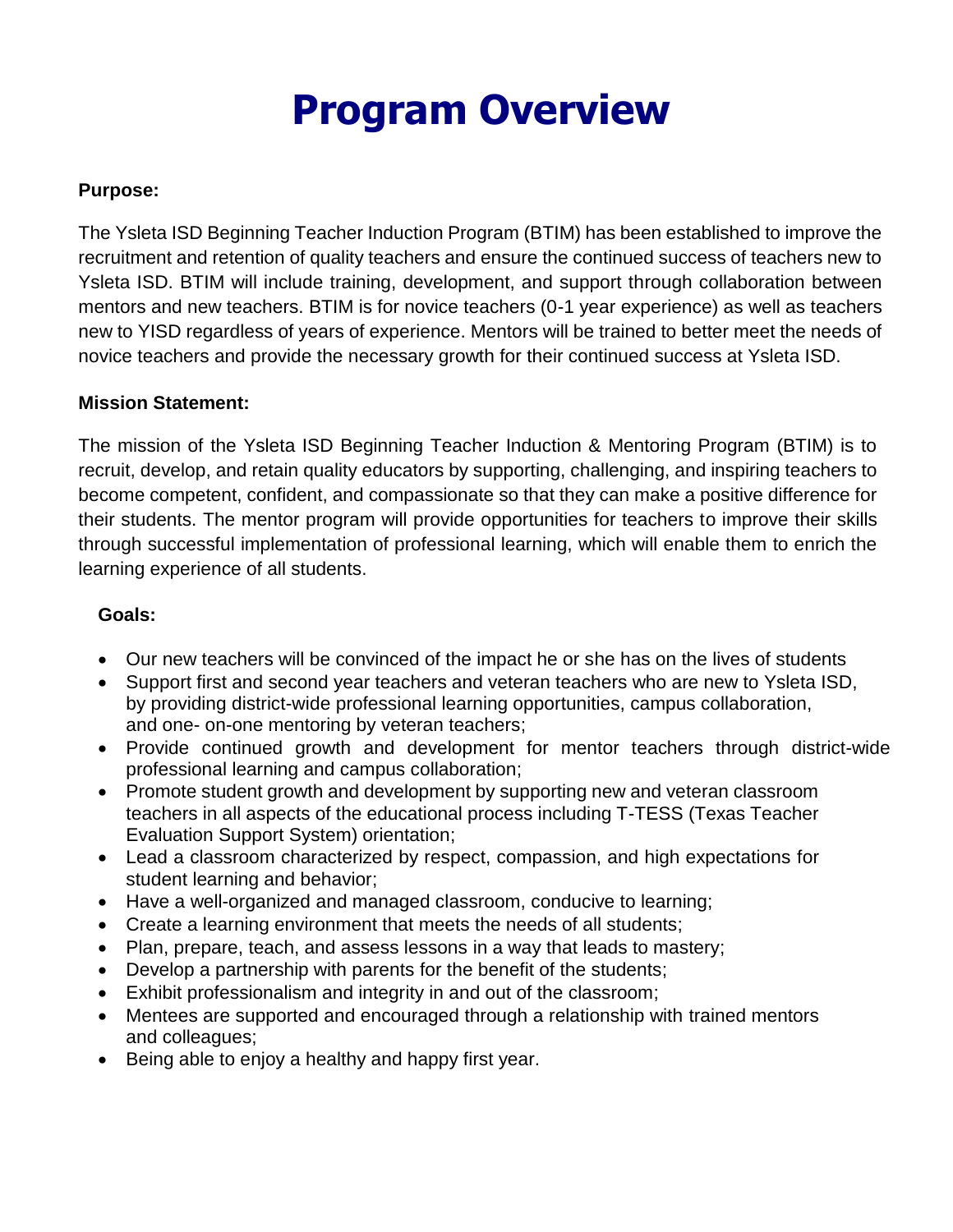### **Program Participants**

#### **The Principal:**

- The principal creates a culture for learning so that mentoring is a natural outgrowth of professional practice conveying to new teachers the campus culture and philosophy of how students learn, special traditions, the essence of the Campus Improvement Plan (CIP), and the role they play in the implementation of that plan;
- Informs staff of the rationale for the components of the mentoring program;
- Provides working conditions that facilitate success;
- Provides opportunities for collaboration between new and experienced staff;
- Facilitates interaction between mentors and new teachers with the BTIM Director.

#### **Mentee (New Teacher/New Hire):**

- Teachers who are in their first or second year of teaching, veteran teachers who are new to YISD, teachers who have received a change in teaching assignment or have been transferred to a new campus within the district (within their first two years with the district);
- All new teachers will receive support for a minimum of two years (a third year as recommended by the campus Principal);
- Seeks out help from assigned mentor and other faculty;
- Observes other teachers:
- Self-assesses and self-adjusts;
- Is open to collaborative dialogue and planning.

#### **Mentor:**

- Veteran teachers who are assigned a first or second year (third year in some situations) teacher, or a veteran teacher who is new to the district;
- Mentors will be paired (at campus level) with a Mentee within 30 days from the time of hire;
- Will provide mentoring services for a minimum of one year for a veteran teacher and a minimum of two years for a beginning teacher;
- Provides support and encouragement to mentee(s).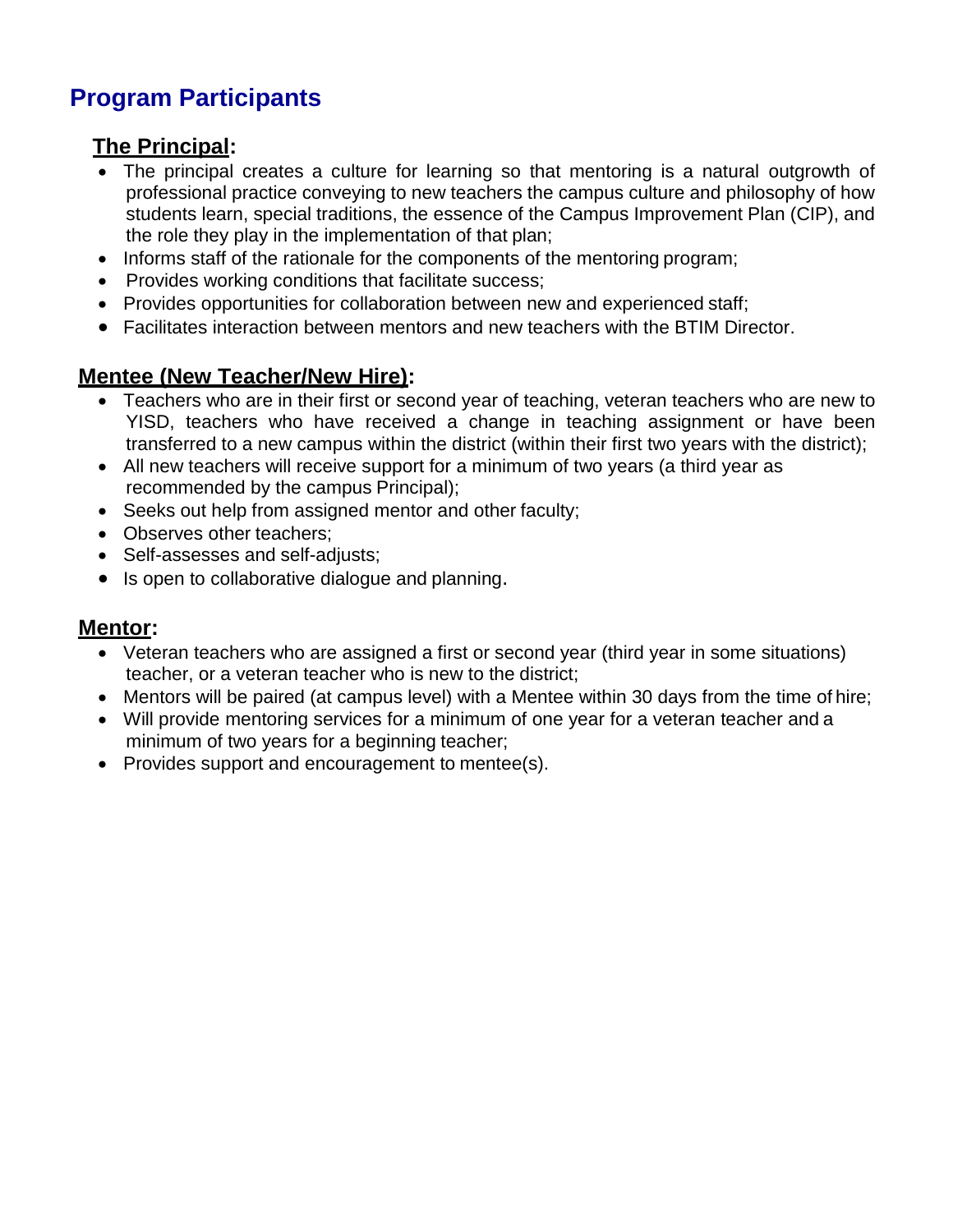### **Mentor Criteria, Roles, Opportunities, Benefits**

#### **Criteria for Campus Mentors**

- 3+ years Texas of model exemplary teaching experience (Proficient/distinguished evaluations);
- Mentor must have high moral and ethical conduct as stated in the Texas Professional Code of Ethics;
- The mentor must have effective interpersonal and communication skills:
	- Good relationships with colleagues
	- Collaborate as a team player, across programs and grade levels
	- Have leadership skills
	- Are able to work with parents and community members
	- Are actively involved at their campus
	- Have the ability to maintain confidentiality
	- Ability to provide honest and direct feedback, address concerns as they arise
	- The mentor must have the capacity to hold professional conversations and work collaboratively to achieve common teaching and learning goals
	- The mentor must have the capacity to mentor pre-service teachers with skills in observation and providing constructive feedback
	- The mentor teacher should be highly recommended and supported by the principal
	- They maintain a positive track record of having a great impact on student achievement and outcomes
	- Must commit and attend all meetings and trainings (In order to receive stipend)
	- Have high expectations for their Pre-K-12 students, believe that all students can learn and achieve high standards
	- Have a personal sense of accountability for student achievement
	- They maintain positive relationships with other staff members
	- They work in close proximity, share a common planning period, or teach the same grade level/content area as the Mentee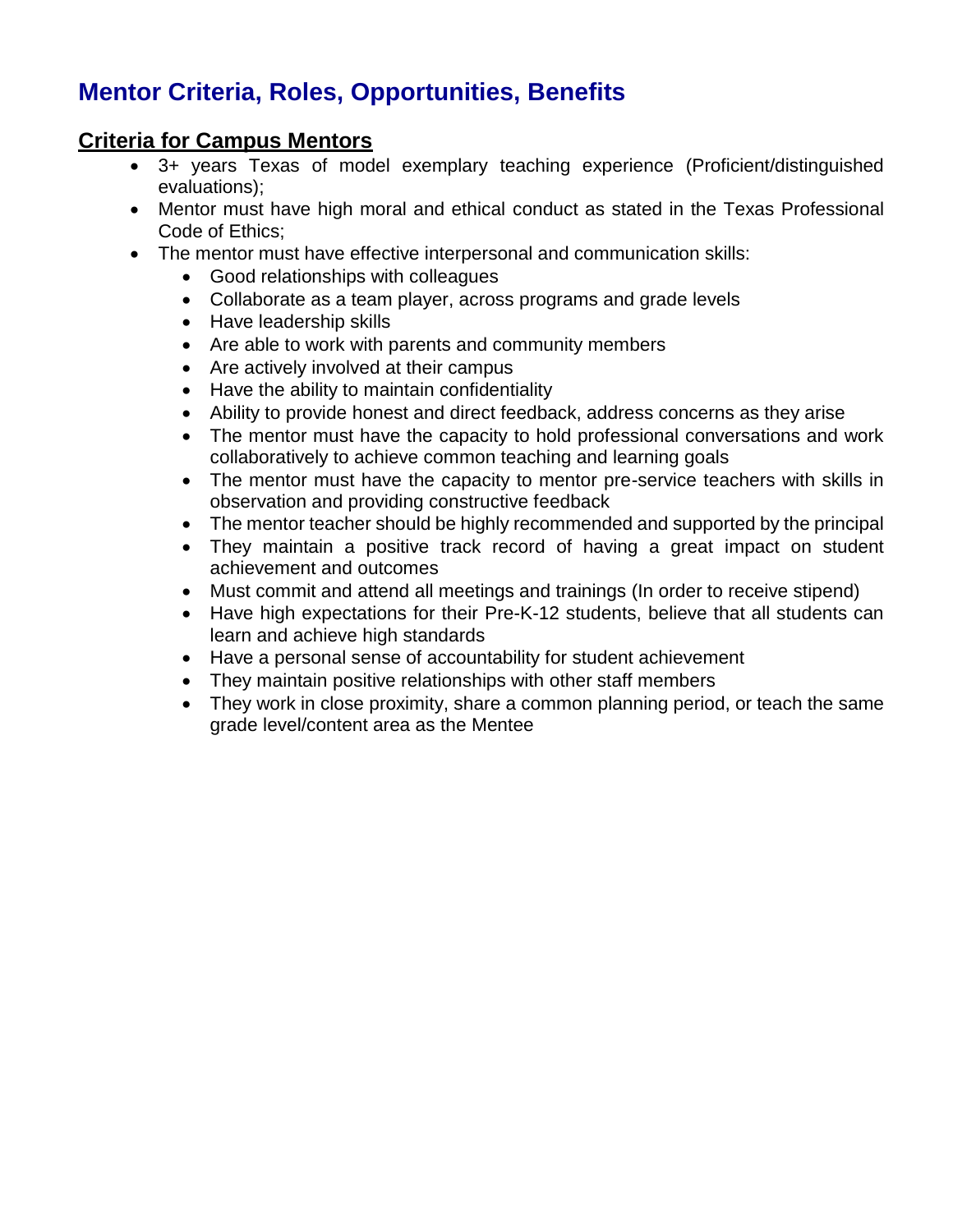#### **Mentor Roles and Responsibilities**

- Maintain confidentiality of the relationship;
- Attend BTIM Mentor Meeting at the beginning of the school year;
- Participate in real time classroom observations (Mentor visits mentee's classroom and mentee visits mentor's classroom as well as conducts instructional rounds);
- Attend campus mentor meetings (if applicable);
- Provides a communication link between mentee, principal and the BTIM program Director;
- Meets with the mentee regularly over one school year period
	- o Daily for the first month of school
	- $\circ$  1-2 times a week for the remainder of the year;
- Recommends teachers on campus or district to be observed for best practices;
- Provides support for the mentee throughout the year, especially when procedural changes occur during testing and other events;
- Provides professional assistance with (but not limited to):
	- o Classroom Management
	- o Teaching/Reviewing Methodology
	- o District Information
	- o Curriculum and Assessment
	- o Time Management
	- o Parent Conferences/Communication
	- o Fall and Spring Parent/Teacher Conferences
	- o End of Nine Weeks-Report Card Procedures.

#### **Opportunities for Reflective Professional Learning with the Mentee**

- Participate in collaborative planning;
- Model instructional practices;
- Facilitate reflective conversations;
- Utilize knowledge of formative assessments;
- Facilitate professional growth for beginning teacher;
- Maintain communication via e-mail and/or via telephone.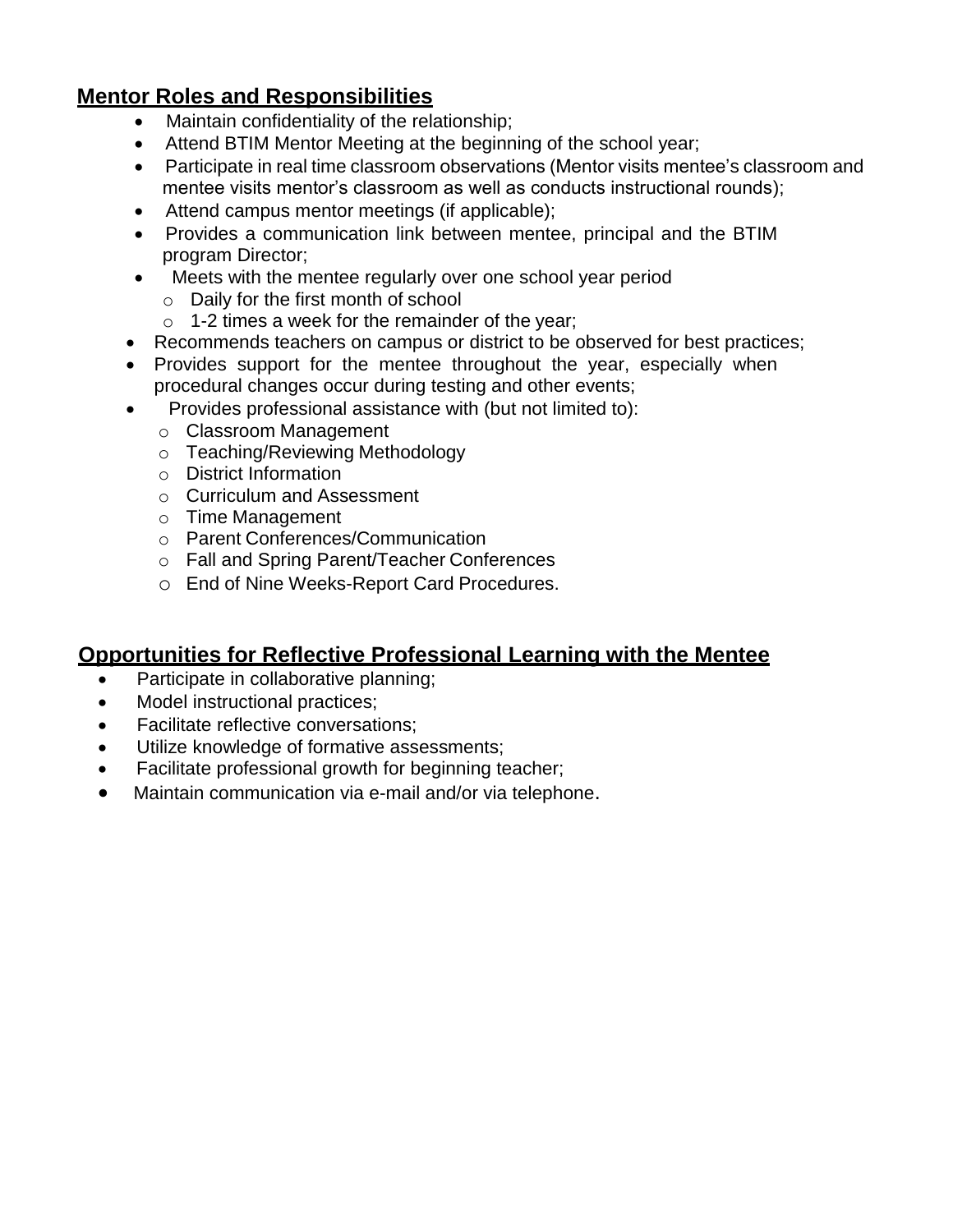#### **Mentor Benefits/Compensation**

Each mentor will receive a stipend in May; however, they MUST attend ALL meetings listed below to be compensated: This is only mentors for **FIRST** year teachers!

- Aug Role of mentor, building relationships, preparing for success (recorded)
- Aug Support during the first days of school (recorded)
- Sept. Classroom management, role of listening, prioritizing work (recorded)
- Oct. Managing difficult student and parent situations (recorded)
- Nov. Dealing with stress, problems of practice (LIVE webinar)
- Jan. Instructional tools & strategies (recorded)
- Mar. Problems of practice, reflections (LIVE webinar)
- May End-of-year tasks, mentor plans for next year (LIVE webinar)
	- $\Box$
- $\Box$  Mentor will derive substantial professional development benefits from the mentoring experience, such as:
	- Professional competency
	- Reflective practice
	- Renewal
	- Collaboration
	- Contributions to teacher leadership
	- Mentoring combined with inquiry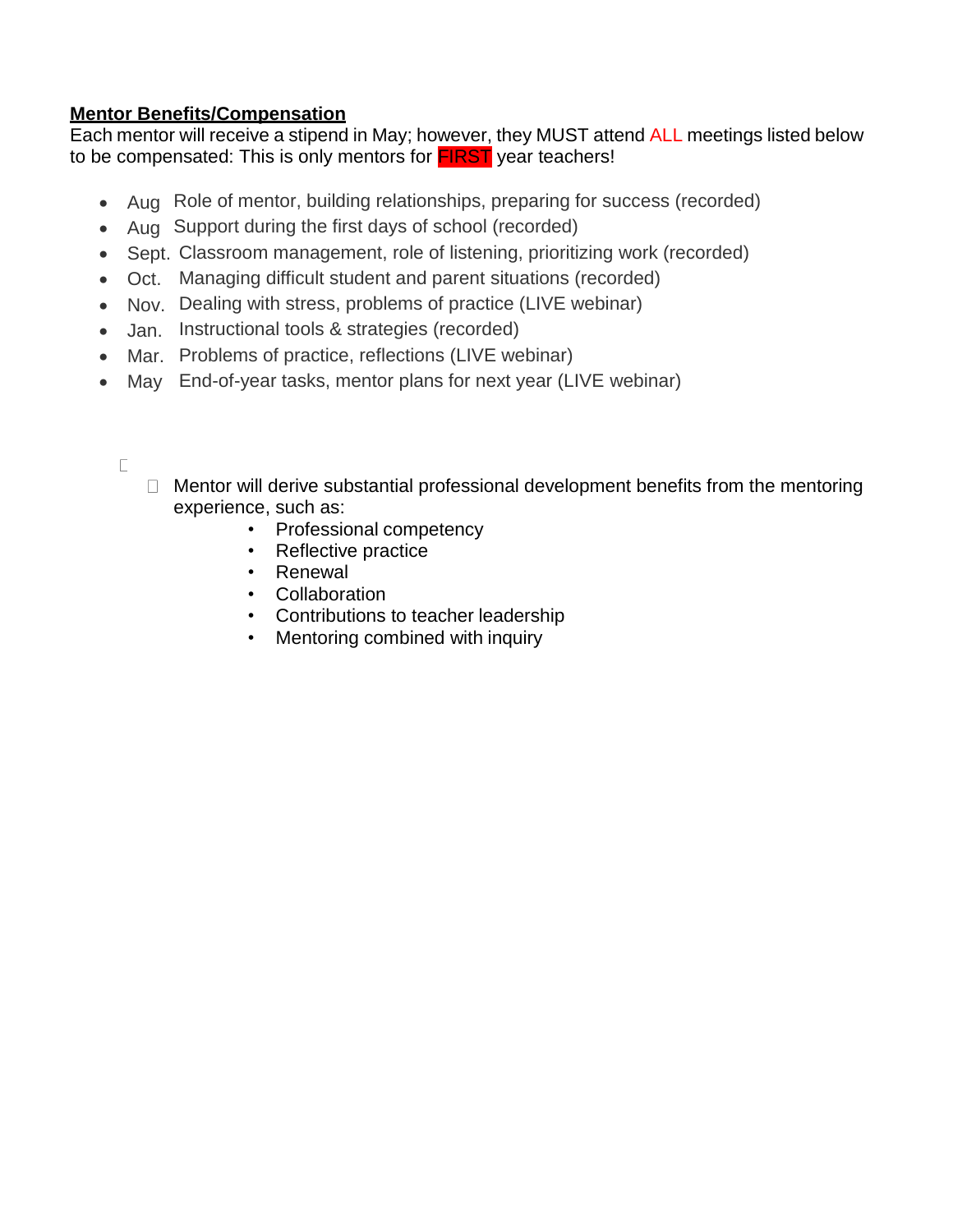# **Recommended Mentor/Mentee Checklist-**

## **Dates subject to change.**

#### **August**

**Mentors attend mentor training- Role of the Mentor Webinar August 28, 2020 4:00-4:45 Mentor only**

- ❑ Mentors should welcome their Mentee on the first day of school with a note/word of encouragement.
- ❑ Visit after school to get feedback on the first day's activities.
- ❑ Make contact every day for the first 2 weeks of school.
- ❑ Decide on a consistent time and place to meet on a weekly basis starting in September.
- ❑ Discuss the procedures for requesting a substitute teacher through the EmpCenter system.
- ❑ Help in preparation of a substitute folder for expected and unexpected absences.
- ❑ Discuss the unwritten rules such as not scheduling tutoring on staff meeting days, don't send a student into the hallways without a pass, etc.
- ❑ Discuss how to get and stay in control and the importance of preparation, organization, and setting the tone early.
- ❑ Share grade level or team expectations (thematic units, pretests, reading inventories, scope and sequence, etc.).
- ❑ **Schedule Classroom Observations-1 period (mentee visits mentor's classroom-focus on classroom organization, and paperwork)**
- ❑ **Complete Google Form**

#### **September**

#### **Mentor/NT training- Support during the first days of school Webinar September 4, 2020 (1 hour) Mentor only 4:00-4:30 Mentee only 4:30-5:00**

#### **Mentor and Mentee Full Day Training (Request subs) and Webinar-Classroom Management, Role of Listening, and prioritizing work September 16, 2020 (8 hrs.) 7:30-4:00**

- ❑ Using your schedule created in August, meet at least once a week at your scheduled time and place (this is in addition to scheduled grade level meetings, department meetings, or PLC time).
- ❑ Mentors should watch for signs the mentee is in need of more guidance.
- ❑ Mentor and mentee review items required for T-TESS (Texas Teacher Evaluation Support System).
- ❑ Discuss gradebook/report card procedures.
- ❑ Mentors should help mentees with parent contacts/conferences.
- ❑ Mentors should leave a motivational note for their mentee.
- ❑ **Schedule Classroom Observations- 1 period (mentor visits mentees classroom-focus on classroom management)**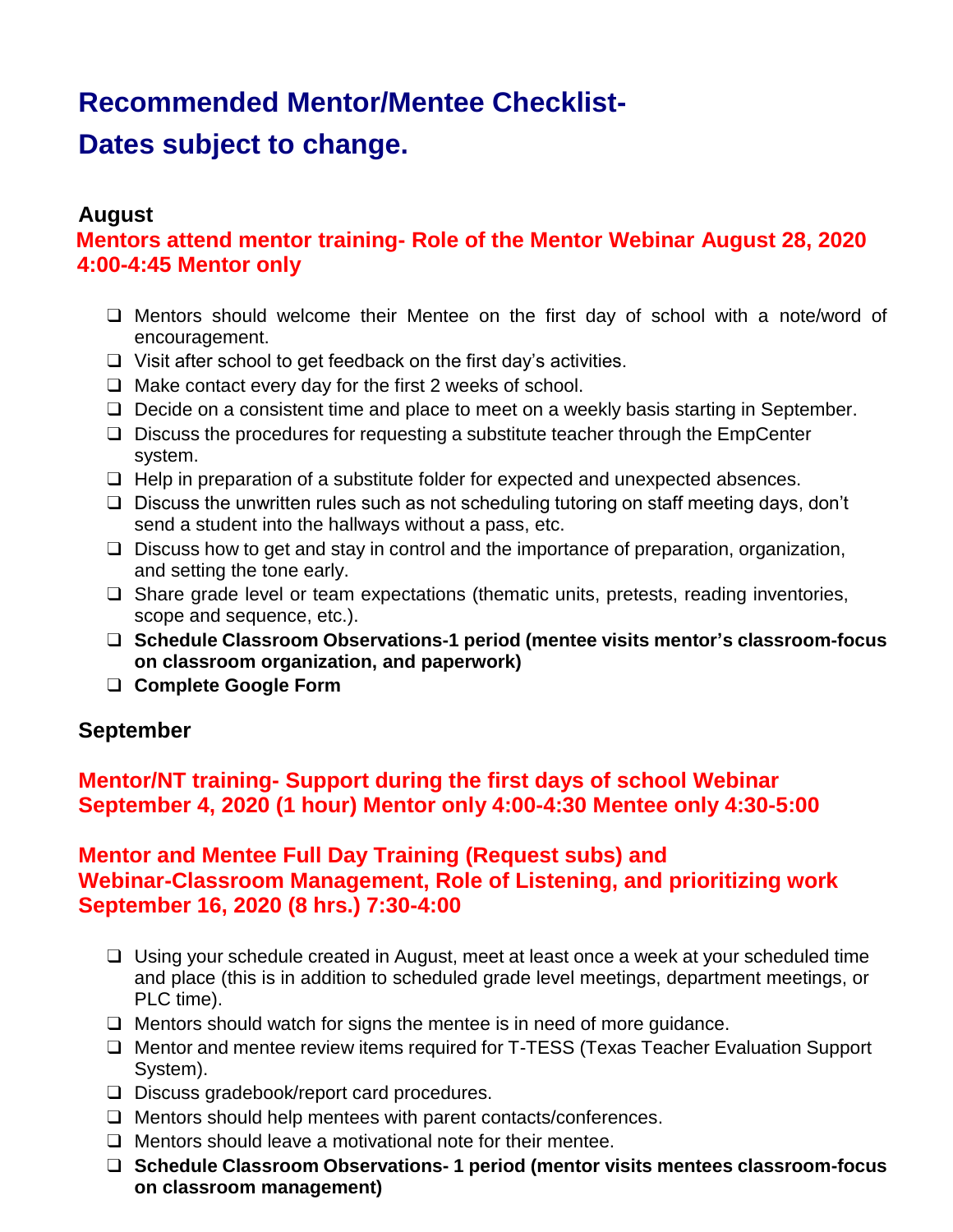#### ❑ **Complete Google Form**

#### **October**

#### **Mentor and Mentee Managing Difficult Students and parent situations Webinar October 22, 2020 (1 hour) 4:30-5:30**

- ❑ Meet at least once a week in addition to scheduled grade level meetings, department meetings, or PLC time.
- ❑ Mentors should help mentees complete the necessary items for gradebook/report cards for the End of the Nine Weeks
- ❑ Discuss support for At-Risk students and those who failed the End of the Nine Weeks.
- ❑ Mentors should continue to help mentees with parent contacts/conferences.
- ❑ Work together to analyze available student data.
- ❑ Mentors should leave a motivational note for their mentee.
- ❑ Mentor and mentee review items required for T-TESS (Texas Teacher Evaluation Support System).
- ❑ **Schedule Classroom Observations Mentee visits, focus- managing difficult student behavior.**
- ❑ **Complete Google Form**

#### **November**

#### **Mentor and Mentee Training ½ day (Request Subs) and Live Webinar-Dealing with stress, campus instructional rounds, November 4, 2020 (4 hours) 7:30-11:30**

- ❑ Meet at least once a week.
- ❑ Work together to analyze student data.
- ❑ Mentor and mentee review items required for T-TESS (Texas Teacher Evaluation Support System).
- $\Box$  Mentors should have a motivational note for their mentee this month.
- ❑ **Schedule Classroom Observations Mentee visits classes that administration recommends.**
- ❑ **Complete Google Form**

#### **December**

- ❑ Continue to meet at least once a week.
- ❑ Team Planning: Re-think expectations, reflection/encouragement.
- ❑ Work together to analyze student data.
- ❑ Mentors should leave a motivational note for their mentee.
- ❑ Work together to revisit individual and team goals.
- ❑ Together complete the necessary items for gradebook/report cards for the End of the Second Nine Weeks.
- ❑ Mentor and mentee review items required for T-TESS (Texas Teacher Evaluation Support System).
- ❑ Mentors should encourage Mentees to take a well-deserved break.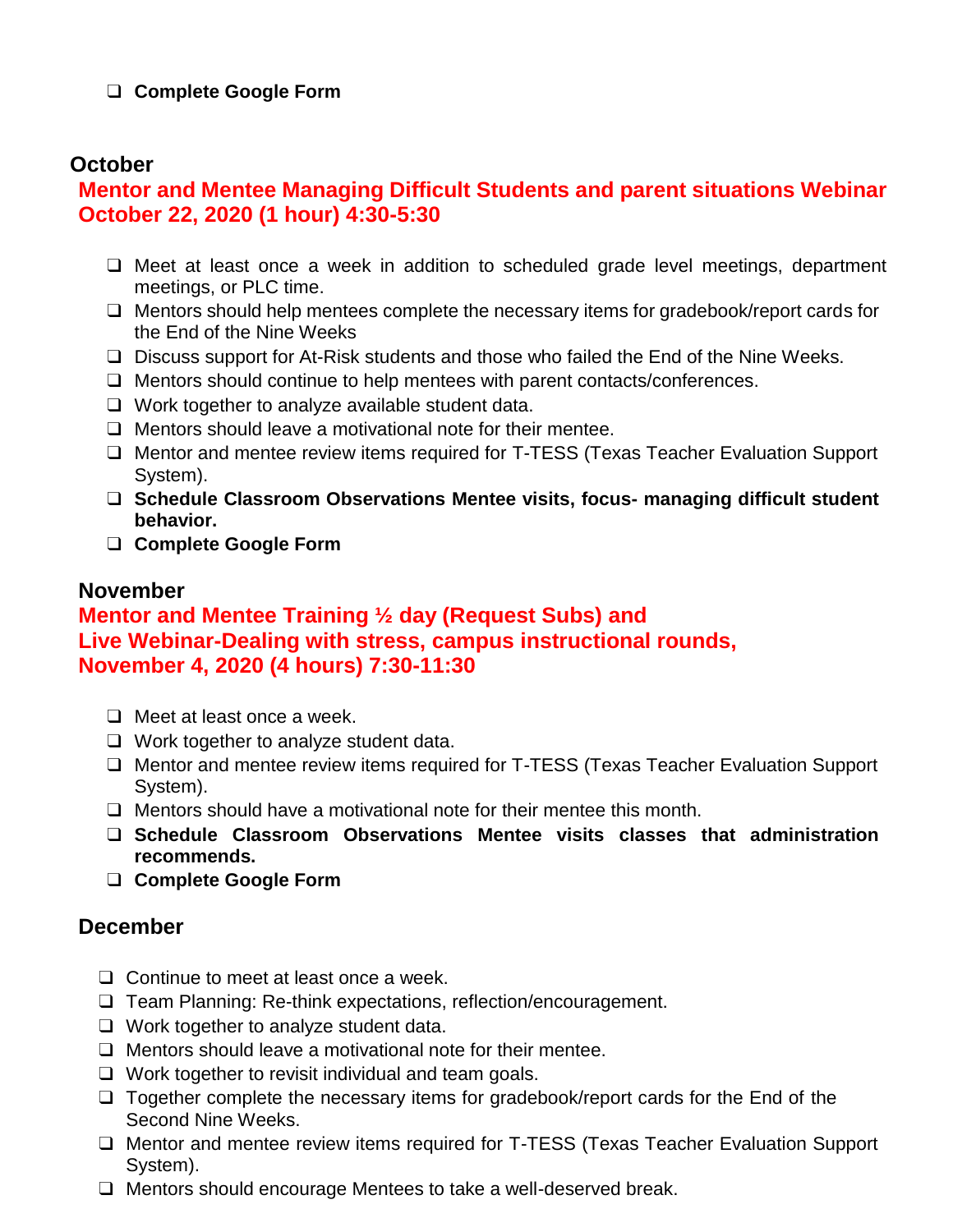#### **January Mentor and Mentee Full Day Training (Request subs) and Webinar-Instructional Tools and Strategies January 13, 2021 (8 hrs.) 7:30-4:00**

- ❑ Meet at least once a week.
- ❑ Work together to analyze student data.
- ❑ Discuss support for At-Risk students and those who failed the Second Nine Weeks and/or the first semester.
- ❑ Mentors should leave a motivational note for their mentee.
- ❑ Mentor and mentee review items required for T-TESS (Texas Teacher Evaluation Support System).
- ❑ **Schedule Classroom Observations (Mentee visits mentor's classroom, focus using different instructional tools and strategies)**
- ❑ **Complete Google Form**

#### **February**

- ❑ Meet at least once a week.
- ❑ Discuss professional development opportunities available for the summer. If possible, plan to attend a training together (e.g. Holiday Exchange).
- ❑ Mentors should offer to help their mentee with parent contacts/conferences
- ❑ Mentors should discuss the upcoming TAKS/EOC/STAAR tests and offer any guidance their mentee may need concerning test administration anxiety.
- ❑ Work together to analyze student data.
- ❑ Mentor and mentee review items required for T-TESS (Texas Teacher Evaluation Support System).
- ❑ Discuss TELPAS, training, what it will look like, and writing samples
- ❑ Complete Google Form

#### **March**

#### **Mentor and Mentee Training ½ day (Request Subs) and Live Webinar-Problem of Practice March 24, 2021 (4 hours) 7:30-11:30**

- ❑ Meet at least once a week.
- ❑ Discuss professional development attended this year, and verify required training is documented.
- ❑ Together complete the necessary items for gradebook/report cards for the End of the Third Nine Weeks.
- ❑ Discuss support for At-Risk students and those who failed the Third Nine Weeks.
- ❑ Mentors should discuss the upcoming STAAR/EOC tests and offer any guidance their mentee may need if he/she is administering the test.
- ❑ Work together to analyze student data.
- ❑ Discuss the process for the T-TESS summative conference.
- ❑ Mentors should leave a motivational note for their mentee this month.
- ❑ Mentees should give a thank you note to their mentor.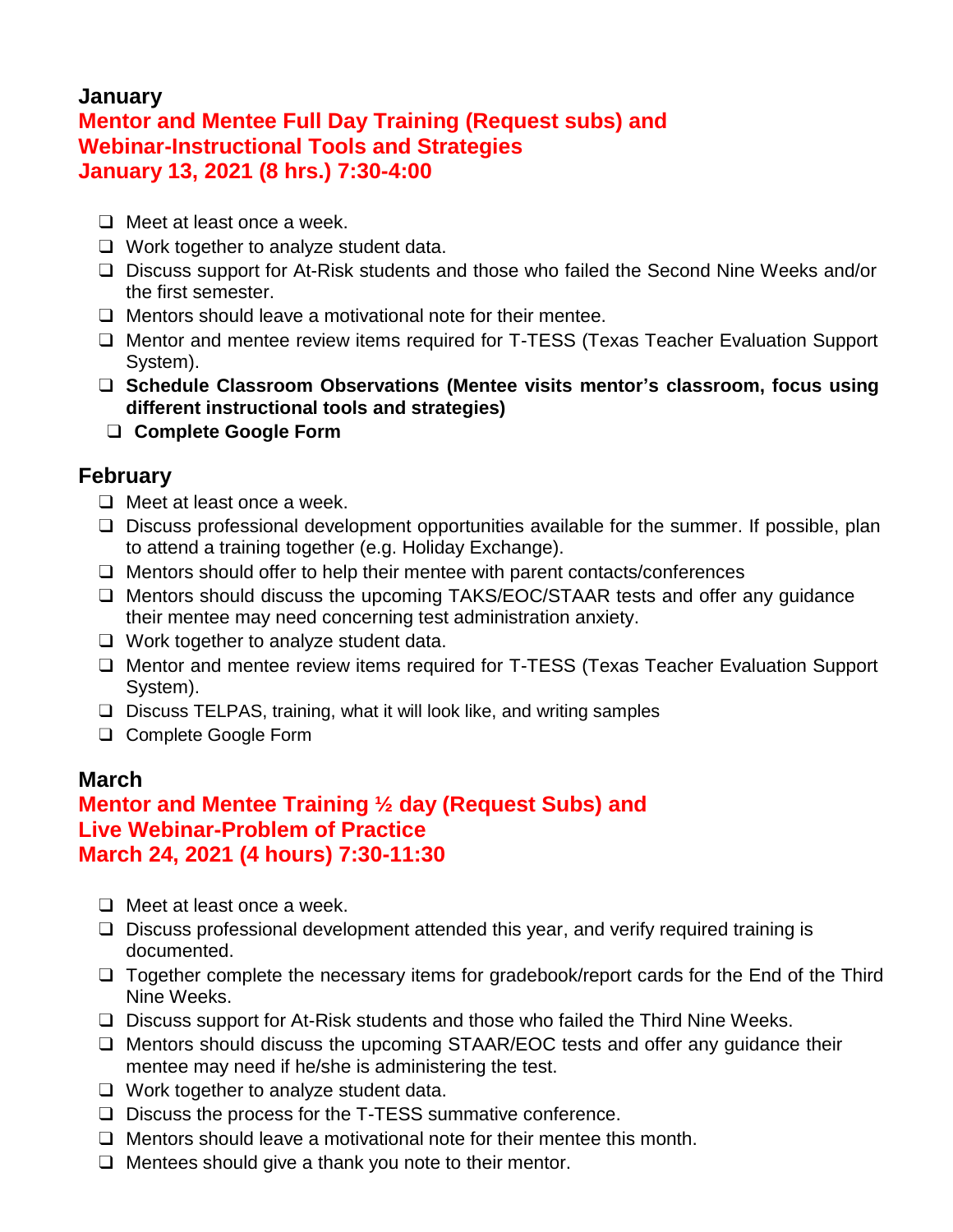#### **April**

- ❑ Continue to meet at least once a week.
- ❑ Mentors should discuss the upcoming May STAR/EOC tests and offer any guidance their mentee may need if he/she is administering the test.
- ❑ Work together to analyze student data.
- ❑ Mentors should leave a motivational note for their mentee this month.
- ❑ Mentees should leave a motivational note for their mentor this month.
- ❑ Complete Google Form

#### **May**

Mentor and Mentee Training- End of year tasks, mentor plans for next year Webinar **May 19,2021 (1 hour) 4:30-5:30**

- ❑ Continue to meet at least once a week.
- ❑ Discuss professional development opportunities available for the summer.
- ❑ Together complete the necessary items for gradebook/report cards for the End of the Fourth Nine Weeks.
- ❑ Discuss support for At-Risk students and those who failed the Fourth Nine Weeks and/or the Second Semester.
- ❑ Mentors should discuss whether their mentee will be continuing in the Beginning Teacher Induction and Mentoring program for the next year (BTIM program is for minimum of two years for new teachers from the date of hire with a third year option based on principal recommendation).
- ❑ Complete Google Form

#### **June**

- ❑ Continue to meet at least once a week.
- ❑ If not addressed during May, together complete the necessary items for gradebook/report cards for the end of the Fourth Nine Weeks.
- ❑ Discuss support for At-Risk students and those who failed the fourth Nine Weeks and/or the second semester.
- ❑ Discuss professional development opportunities available in the summer.
- ❑ Finalize all end of year requirements at the campus, completing the checkout process required.
- ❑ Mentors should celebrate their mentee's accomplishments with the campus!

# **YOU MADE IT! Congratulations on your 1st year with "THEDISTRICT"**